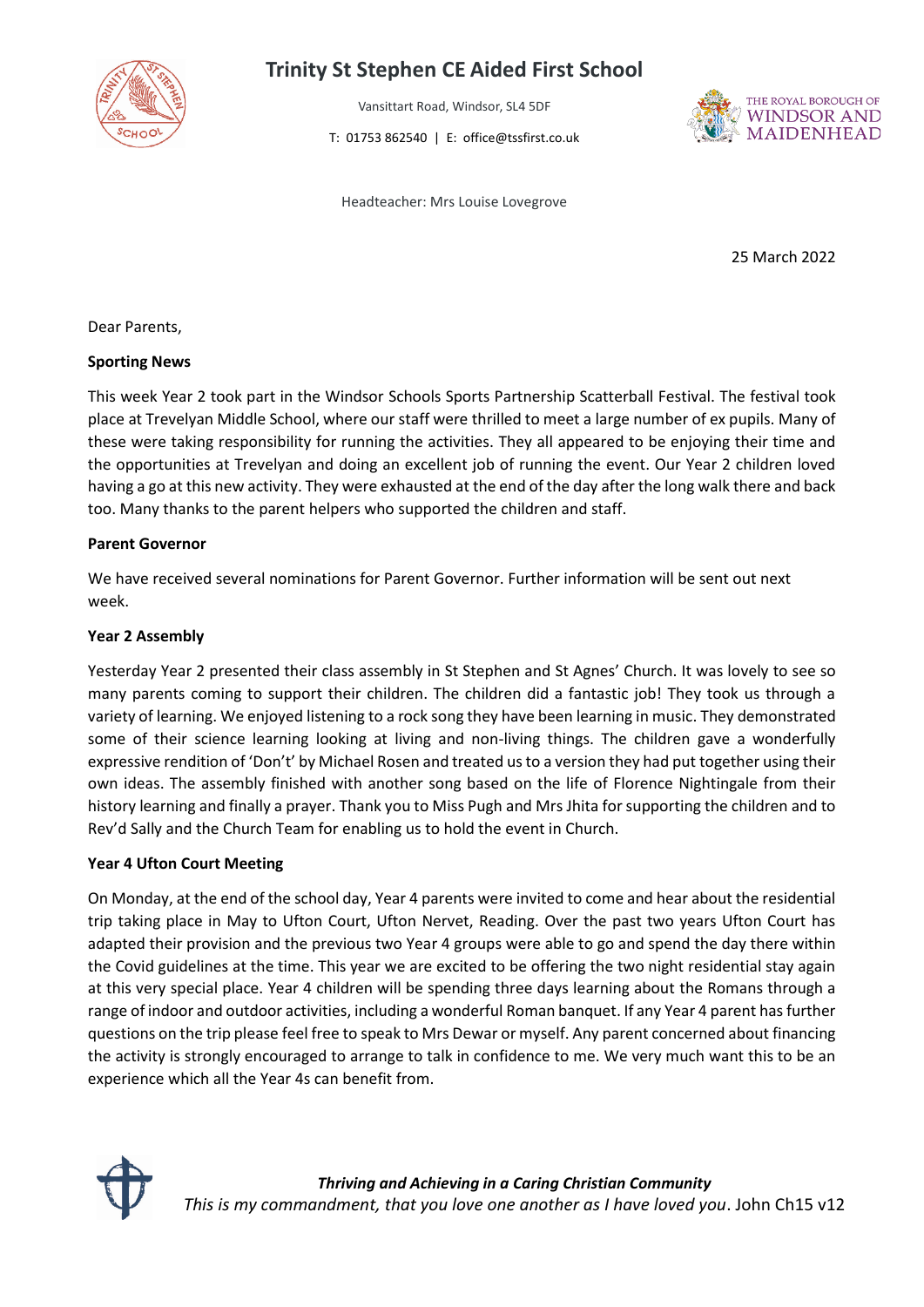

# **Trinity St Stephen CE Aided First School**

Vansittart Road, Windsor, SL4 5DF

T: 01753 862540 | E: office@tssfirst.co.uk



Headteacher: Mrs Louise Lovegrove

#### **Trinity St Stephen School Association (TSSSA)**

Many thanks to the team of committee members who ran the Mother's Day Shop yesterday. There were many lovely gifts to choose from. The children were very excited to go out to choose their present for a loved one at home. We are still collecting donations for this event. If you missed sending a contribution into school yesterday, please send your donation into the school office. It would be helpful if it is in a sealed envelope labelled, Mother's Day Gift. Thank you.

The committee meeting is on **Monday 28 March at 7.30pm** in school. As parents and friends of the school you are all automatically members and the committee would love to see as many people as possible at the meeting. The agenda will include a number of items including recruiting a new Chair or Co Chairs. Please come along and support this meeting if possible. There will be an après-meeting social at the pub! This is an excellent opportunity to come and meet fellow parents at the school.

#### **School Council News**

The School Council have recently met. The children feel passionate about helping other children who are sadly suffering as a result of recent conflict. Their first event will be a non-school uniform day on **Friday 01 April**. All children are welcome to come in their own clothes on this day. Please make sure that clothes, particularly shoes, are appropriate for school. Children can, if they wish, bring a donation. All contributions will be sent to Unicef.

Unicef is a leading organisation supporting children through out the world. Here is how your donation will be spent:

- Unicef are helping to provide families with access to **clean water and healthy food**.
- Unicef are delivering **lifesaving supplies to support families** who have been forced to flee.
- Unicef have delivered vital medical supplies to 49 hospitals across Ukraine **improving access to healthcare** for 400,000 mothers, new-borns and children.
- Unicef are **increasing the number of mobile child protection** teams working inside conflict zones to ensure that children have access to support.
- To support and protect the millions of families who have fled Ukraine, Unicef are working with local governments across neighbouring countries and the UNHCR to create "**Blue dot safe spaces"** for children and women. These spaces provide key information to families seeking refuge, psychosocial support, water and sanitation supplies, and help in identifying and protecting unaccompanied and separated children.